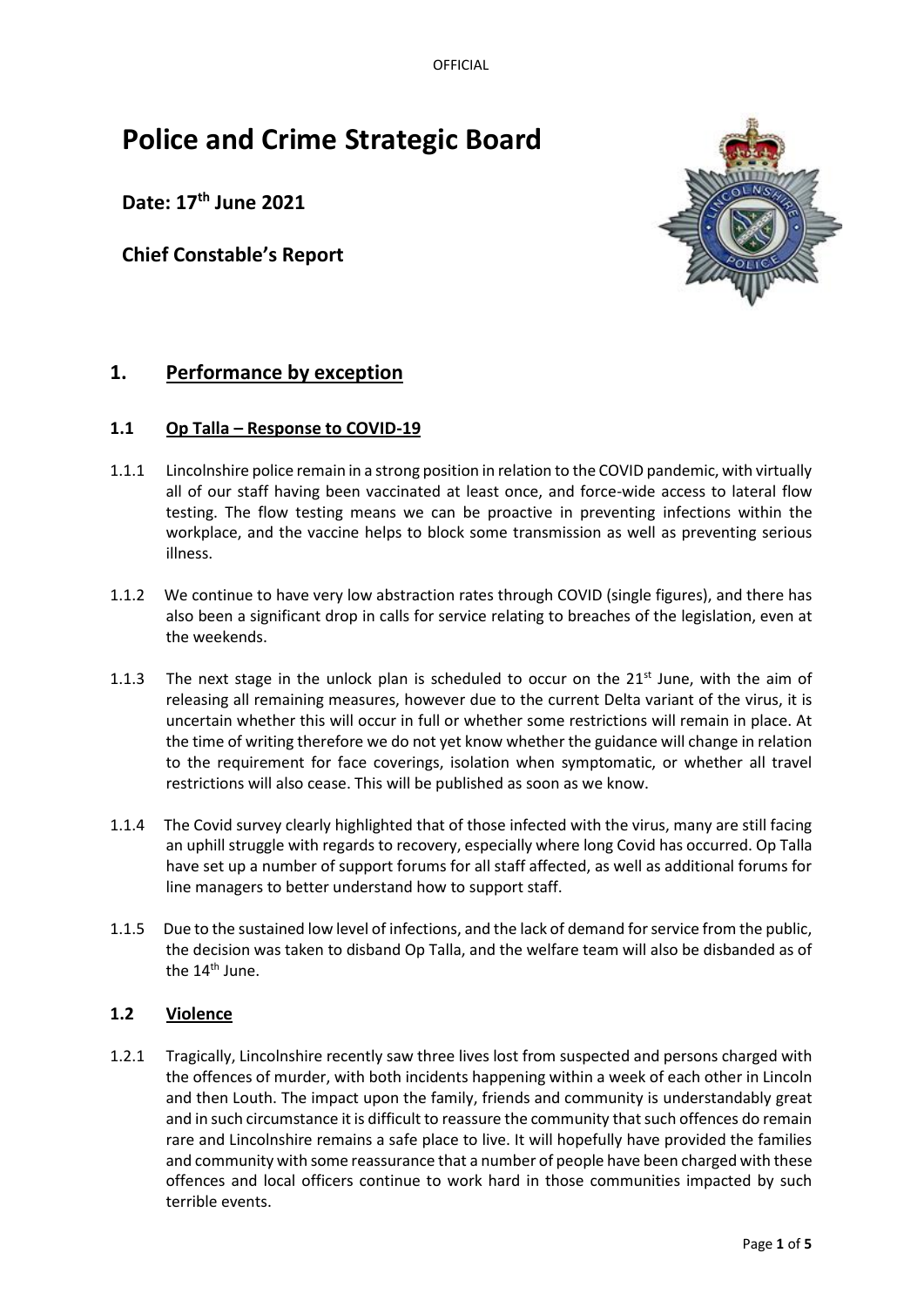1.2.2 With Covid restrictions still due to end next week, which will see the return of the full Night Time Economy, all departments and areas have finalised their plans and resources to minimise the potential impact of alcohol fueled crime and disorder; these plans include foot patrols within our Town Centres, increased mobile patrols across our rural areas and roads, as well as increased investigative capacity. To achieve this our officers will be working 12 hour shifts and a number of teams have seen their rest days cancelled. Officers have demonstrated the upmost flexibility, professionalism and dedication to duty and the people of Lincolnshire.

## **2. Strategic Delivery**

## **2.1 Strategy Development**

- 2.1.1 Chief Constable Haward's vision & strategy commenced on 1st April to ensure we *'Work together to make Lincolnshire the safest place to live, work and visit'* with 3 clear goalsto '*Stop Crime and ASB'*, '*Protect from harm'* and *'Help those in need'*. These are supported by five stands: People, Partners, Communities, Culture and Capability.
- 2.1.2 On  $8<sup>th</sup>$  June the Head of Strategic Development held a performance management workshop with senior leaders and front line officers to collectively establish the principles of performance management, what success against the vision looks like and how we start to shape the performance framework which underpins the 3 main strategic priorities. The output from the day will be developed further and start to be monitored through the governance structure.

## **3. National & Regional**

#### **3.1 Criminal Justice**

- 3.1.1 In our Magistrate Courts the number of crime cases pending continues to fall with regular reviews of trial availability. There is a planned trial blitz in October with an additional District Judge. The routine traffic process remains a challenge due to the volume of offences from the temporary restrictions at the A1 roadworks but there is extra court space to accommodate this.
- 3.1.2 Reducing the number of crown court pending trials remains a challenge and the region are providing more court space out of county to assist with hearings and reducing the number of Lincolnshire cases. It is not possible to influence the work of the Crown Court in the same way as the Magistrates due to the nature and position of trials. Trials are regularly prioritised particularly those where lives are lost or victims are particularly vulnerable which causes change and delay to other cases.
- 3.1.3 These changes and delays increase anxiety for victims and witnesses and may impact on their willingness to continue to support a prosecution. The Witness Care Unit continues to support victims and witnesses by providing contact and guidance.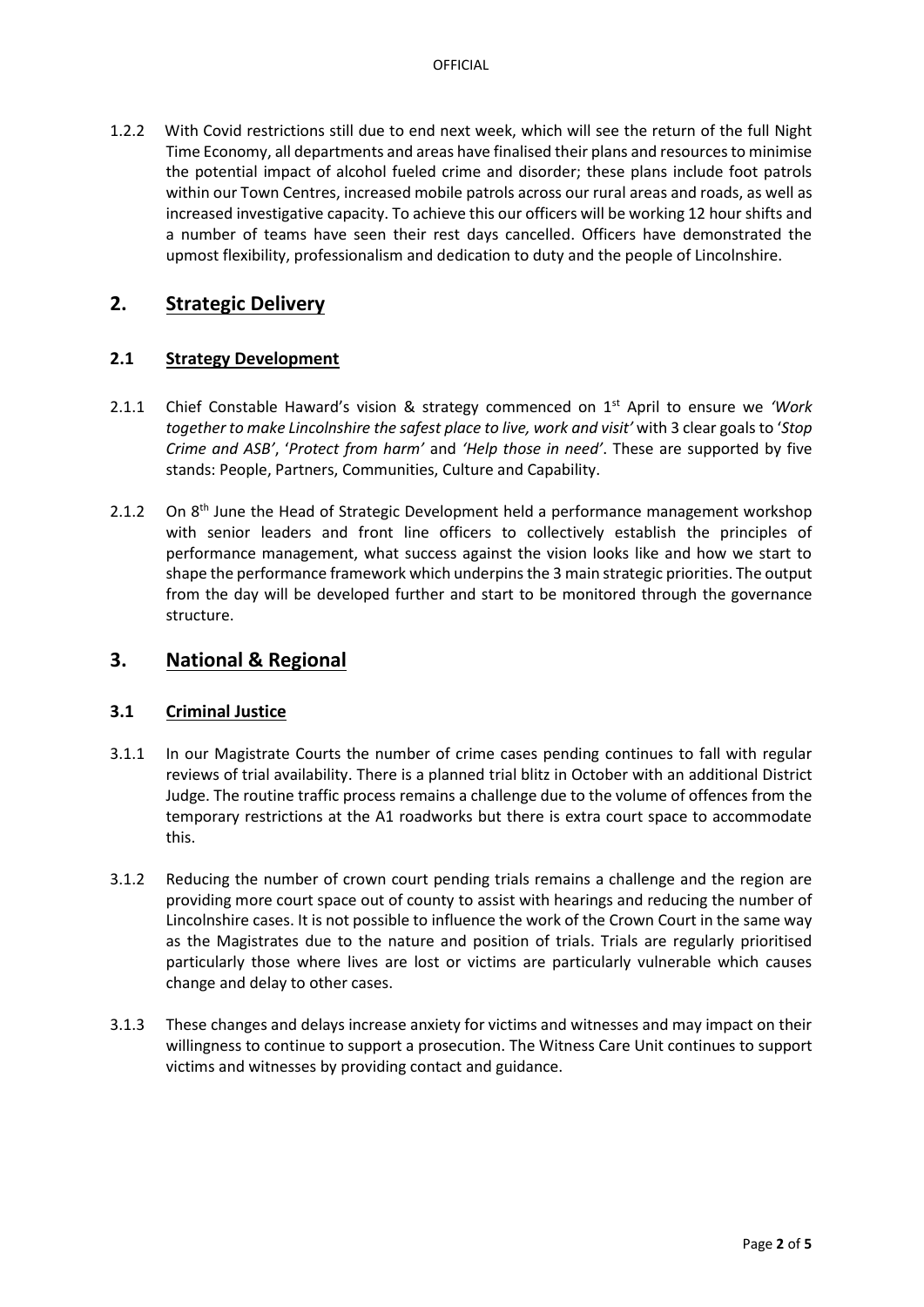# **4. Good news and Other Points of Interest**

## **4.1 Successful investigations into historical sexual abuse**

- 4.1.1 On 3<sup>rd</sup> June, William Clapham, an 85-year-old from Stamford, who raped and sexually abused girls over seven decades from the 1950s to 2013, was sentenced to 15 years and two months in prison meaning, in all probability, he will never again be a free man. He was also given an extended licence period of two years and placed on the sex offenders' register for life.
- 4.1.2 Graham Partridge, a 63-year-old man from Boston, has been charged with nine counts of historical sex offences against five different women and girls dating back from 1993 to 2017. He was arrested in July last year, and a thorough investigation over the past 11 months led to him being charged on 3<sup>rd</sup> June. He has been released on police bail with conditions not to have contact with the victims, no unsupervised access to any person under the age of 18, and not to leave the country and to surrender his passport. He is due to appear at Lincoln Magistrates Court on 7<sup>th</sup> July 2021.

## **4.2 Rural Crime**

#### *Harecoursing*

- 4.2.1 Lincs has the National Policing Lead for Hare Coursing, and our long-term work has focussed on Legislation change, which is starting to make real progress  $-$  On 12<sup>th</sup> May the Government announced the Animal Welfare Action Plan, which includes "*introducing new laws to crack down on illegal hare coursing*". This is a direct result of the work we have been involved in with partners for the past 2 years, and a key step forward.
- 4.2.2 On 17th June we join a roundtable meeting with Department for Environment, Food and Rural Affairs (DEFRA) colleagues, chaired by Rebecca Pow MP (Under-Secretary DEFRA) to progress Legislation changes linked to Hare Coursing.
- 4.2.3 On 19th July we are hosting a meeting of the 20 Operation Galileo forces at Grantham to coordinate action against the key offenders across the country for the 2021/22 Season.

#### *Rural Community Safety Plan*

4.2.4 The force Rural Community Safety Plan has been agreed by Partners and signed-off by Chief Officers and we are now drawing together delivery plans against each of the objectives. We will measure success through:

Stop Crime and Criminals

- Target Offenders causing greatest harm to our Rural Communities Reduce Op Galileo incidents
- Reduced Theft of plant and farm equipment
- Reduced Arson offences

Protect our Heritage, Wildlife and Environment

- Reduced Heritage Crime and specifically theft of metal
- Reduced Wildlife Crime
- Reduced Fly Tipping

Help those in Need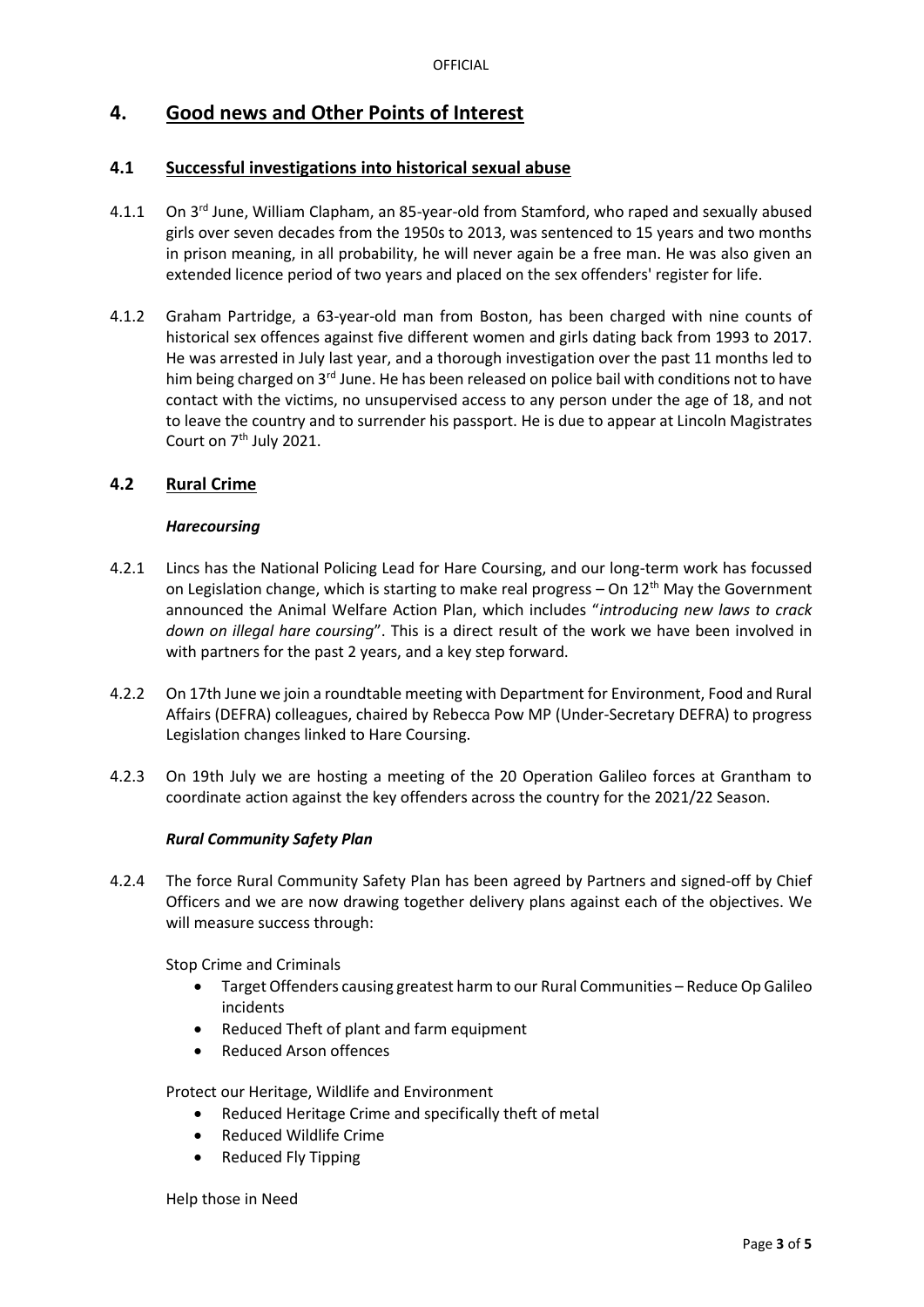• Reduced repeat victims of Domestic Abuse and increase perpetrators bought to justice

A copy of the plan can be found here rural-community-safety-plan-2021-23.pdf [\(lincs.police.uk\)](https://www.lincs.police.uk/media/186203/rural-community-safety-plan-2021-23.pdf)

#### **4.3 Successful Safer Streets Funding Bid for Ingoldmells**

- 4.3.1 Lincolnshire has been successful in being awarded £245,000 from the latest government Safer Streets funding, with a primary focus on improving safety for women and girls, following the murder of Sarah Everard.
- 4.3.2 A joint application by the Police and Crime Commissioner Marc Jones, Lincolnshire Police and East Lindsey District Council secured the money for new safety measures including CCTV, lighting and a crime prevention app. The funding will also pay for a full review of routes and pathways to see where additional measures such as security fencing, improved lighting or other physical design features could improve public safety.

#### **4.4 Road Safety**

4.4.1 Since the release of Lockdown we have seen a return of traffic to pre-lockdown levels and subsequently we have also sadly seen a number of fatal collisions on our roads. We continue to work closely with the Lincolnshire Road Safety Partnership (LRSP) in the areas of enforcement and prevention. The Force ran a campaign around speeding in April, which achieved good engagement with the public and there have been increased patrols on our roads including the use of Police motorcyclists in response to the increase in traffic. There has also been the national seat belt campaign which we have participated in and had the use of the Highways HGV for Operation Tramline that focuses on capturing offenders using their mobile phones on the A1.

## **5. Forward Look**

## **5.1 Horizons Programme - Officer Uplift**

5.1.1 Recruitment continues in order to increase our officer numbers as part of the National uplift programme. The latest recruitment window opened on the 27<sup>th</sup> May 2021 with a focus on attracting applications from Black, Asian and Minority Ethnic communities, those who have English as a second language, those who are already residents on the east coastal areas and from female applicants.

Two cohorts of 30 student officers will commence their training in September and October respectively, with a further 60 students starting in March 2022 as planned.

#### **5.2 Horizons Programme – Operating Model**

5.2.1 The force has agreed where it will prioritise the additional posts achieved from the national uplift, there will be an increase to our frontline Response teams which will be phased over the next 12 to 18 months providing additional support to local policing, creating capability for more pro-active policing and provide greater resilience to support our existing frontline officers.